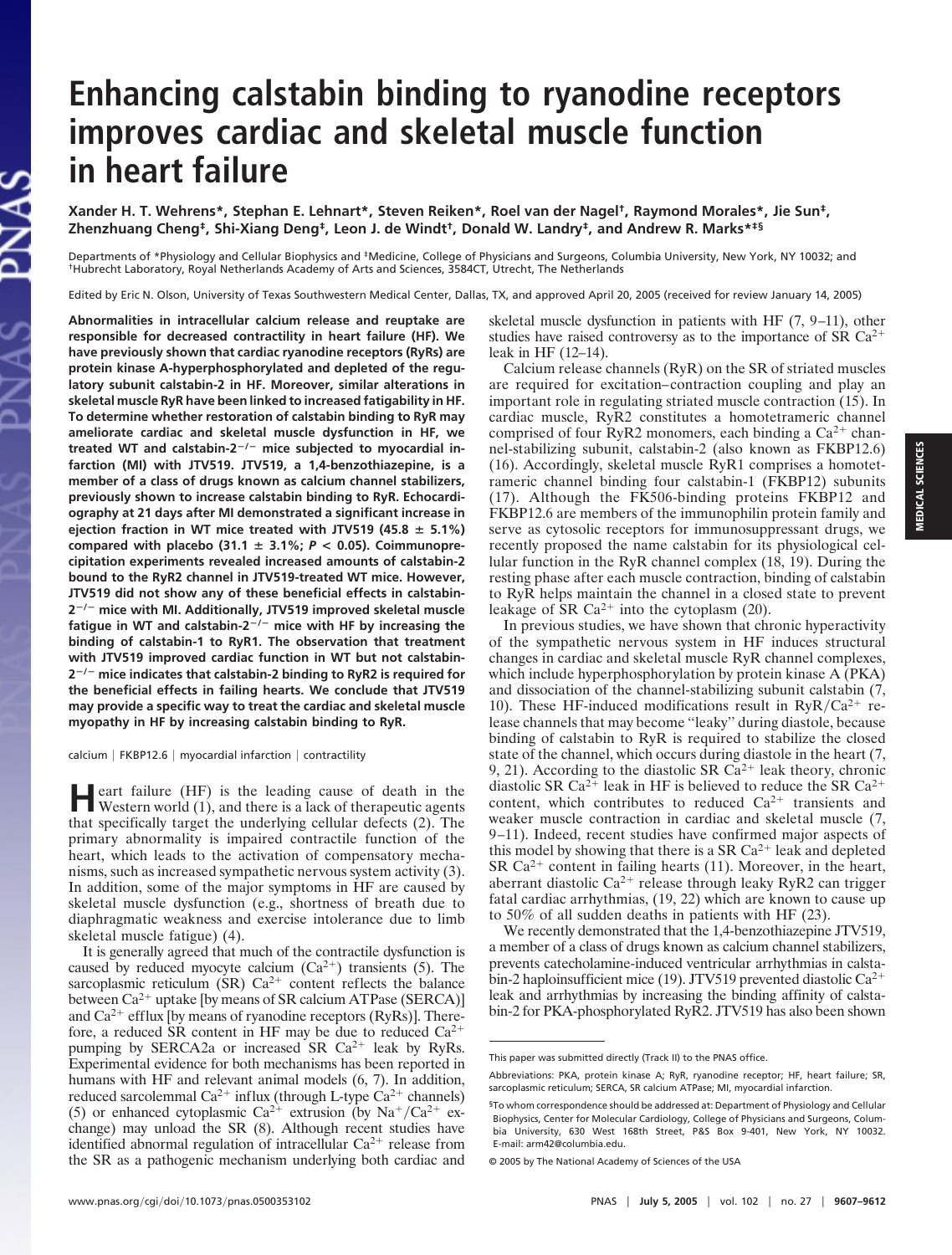to inhibit the progression of pacing-induced HF in dogs by reducing SR  $Ca^{2+}$  leak, presumably by enhancing calstabin-2 binding to RyR2 (24). However, it is unclear at present whether the effect of JTV519 in HF depends on rebinding of calstabin-2 to PKAhyperphosphorylated RyR2. Also, because of the controversy over the potential role of PKA hyperphosphorylation-mediated dissociation of calstabin-2 from RyR2 in HF (5, 12, 14), it is important to ask whether a treatment that may restore binding of calstabin to RyR can improve striated muscle function in HF. Additionally, it is unknown whether JTV519 may enhance binding of calstabin-1 to RyR1, which could potentially improve skeletal muscle function in HF. Therefore, we examined the efficacy of JTV519 in a mouse model of ischemia-induced HF. Calstabin- $2^{-/-}$  mice were used to investigate whether the action of JTV519 depends on enhanced calstabin binding to RyR in cardiac and skeletal muscle.

### Materials and Methods

Surgical Procedure and Animal Models.  $Calstabin-2^{-/-}$  mice (22) and WT littermates were maintained and studied according to protocols approved by the Institutional Animal Care and Use Committee of Columbia University. Mice were randomized to receive either myocardial infarction (MI) or a sham procedure. Mice were anesthetized by using  $1.5\%$  isoflurane in  $O_2$ , cannulated, and ventilated with a tidal volume of 0.3 ml (180 strokes per min). A left lateral thoracotomy was performed between the fourth and fifth ribs, and the left anterior descending artery was visualized and permanently ligated proximally with a 8-0 silk suture. Sham-operated animals underwent the same procedure without occlusion of the left anterior descending artery. The chest was closed, the lung was reinflated, and the animal was moved to a prone position until spontaneous breathing occurred.

Drugs. The 1,4-benzothiazepine JTV519 was synthesized as described in ref. 19. JTV519 was continuously infused for 4 weeks  $(0.5)$ mg·kg<sup>-1</sup>·h<sup>-1</sup>) in mice by means of an implantable osmotic infusion pump (Alzet MiniOsmotic pump, Durect, Cupertino, CA). The solvent for JTV519 used in these experiments (DMSO) served as placebo.

Transthoracic Echocardiography. Twenty-one days after MI, mice were anesthetized with  $1.5\%$  isoflurane in  $O_2$  and placed on a heating pad (37°C). Hearts were visualized with a Hewlett–Packard Sonos 5500 ultrasound machine with a 12-MHz transducer applied parasternally to the chest wall. Cardiac ventricular dimensions were measured on M-mode three times for the number of animals indicated.

Hemodynamic Analysis. Twenty-eight days after MI, the mice were anesthetized with 1.5% isoflurane and placed on a heating pad (37°C). A 1.4-F high-fidelity micromanometer catheter (Millar Instruments, Houston, TX) was introduced into the right carotid artery and advanced across the aortic valve into the left ventricular cavity (25).

Skeletal Muscle Function. Soleus muscles were attached to a force transducer in a muscle bath (Harvard Apparatus) and perfused with Tyrode solution containing 2 mM  $Ca<sup>2+</sup>$  gassed with 100% O<sub>2</sub> (10). After equilibration for 30 min, the muscle was stimulated with single pulses at 10-s intervals to determine stimulation threshold. Fatigue was produced by a tetanus protocol (50 Hz, 600 ms) every 2 s under isometric conditions, and fatigue time was determined at 50% reduction of the maximal tetanic force.

Histological Analysis. After invasive hemodynamic analysis, the hearts were arrested in diastole and perfused antegradely at physiological pressures with PBS containing 0.5 mM KCl. Heart tissue was fixed in 3.7% buffered formaldehyde, cut transversely through the maximal diameter of the infarcted area, and embedded in paraffin. Sections  $(4 \mu m)$  were stained with hematoxylin and eosin, and infarct size was calculated as a total infarct circumference divided by total left ventricular circumference.

Immunoprecipitation and Western Blot Analysis. RyR channels were immunoprecipitated from 100  $\mu$ g of cardiac or skeletal muscle homogenates with anti-RyR antibody (17) in 0.5 ml of buffer (50 mM Tris HCl buffer, pH 7.4/0.9% NaCl/5.0 mM NaF/1.0 mM Na<sub>3</sub>VO<sub>4</sub>/0.25% Triton X-100/protease inhibitors) overnight at 4°C. The samples were incubated with protein A Sepharose beads (Amersham Pharmacia) at 4°C for 1 h, after which the beads were washed three times with buffer. Proteins were separated on SDS/ PAGE gels (6% for RyR2 and 15% for calstabin-2/calstabin-1) and transferred onto nitrocellulose membranes overnight (SemiDry transfer blot, Bio-Rad). After incubation with 5% nonfat milk to prevent aspecific antibody binding and a wash in Tris-buffered saline with 0.1% Tween 20, membranes were incubated for 1–2 h at room temperature with primary antibodies anti-calstabin (1:1,000) (22), anti-RyR (5029; 1:3,000) (17), or anti-phospho-RyR2-pSer<sup>2809</sup> (1:5,000), which detects PKA-phosphorylated mouse RyR1-pSer<sup>2844</sup> and RyR2-pSer<sup>2808</sup> (21). After three washes, membranes were incubated with horseradish peroxidase-labeled anti-rabbit IgG (1:5,000, Transduction Laboratories, Lexington, KY), and developed with an enhanced chemiluminescent detection system (Amersham Pharmacia). Band densities were quantified by using QUANTITY ONE software (Bio-Rad) (26).

Calstabin Affinity Assay. RyR1 or RyR2 was phosphorylated with PKA catalytic subunit (40 units; Sigma) in the presence or absence of the PKA inhibitor  $PKI_{5-24}$  in phosphorylation buffer (8 mM MgCl<sub>2</sub>/10 mM EGTA/50 mM Tris/Pipes, pH 6.8). <sup>35</sup>S-labeled calstabin-1 or calstabin-2 were generated by using the TNT Quick Coupled Transcription/Translation system from Promega (19). [ <sup>3</sup>H]ryanodine binding was used to quantify RyR levels. Microsomes (100  $\mu$ g) were diluted in 100  $\mu$ l of 10 mM imidazole buffer,  $pH$  6.8, and incubated with 250 nM (final concentration) [ $35$ S]calstabin at 37 $\degree$ C for 60 min, then quenched with 500  $\mu$ l ice-cold imidazole buffer. Samples were centrifuged at  $100,000 \times g$  for 10 min and washed three times in imidazole buffer, and the amount of bound [<sup>35</sup>S]calstabin was determined by liquid scintillation counting of the pellet.

Single-Channel Recordings. Vesicles containing RyR2 or RyR1, respectively, were incorporated into planar lipid bilayers in  $100-\mu m$ holes in polystyrene cups separating two chambers. The trans chamber (1.0 ml), representing the intra-SR compartment, was connected to the head stage input of a bilayer voltage-clamp amplifier (Warner Instruments, Hamden, CT). The cis chamber (1.0 ml), representing the cytoplasmic compartment, was held at virtual ground. Symmetrical solutions used are as follows: trans, 250 mM Hepes/53 mM Ca(OH)<sub>2</sub>, pH 7.35; cis, 250 mM Hepes/125 mM  $Tris/1.0$  mM  $EGTA/0.5$  mM  $CaCl<sub>2</sub>$ , pH 7.35. At the conclusion of each experiment, 5  $\mu$ M ryanodine or 20  $\mu$ M ruthenium red was applied to confirm RyR2 channel identity.

Statistical Analysis. Statistical analyses between the experimental groups were performed by using a Student's *t* test or one-way ANOVA when comparing multiple groups. Data are reported as mean  $\pm$  SEM. Values of *P* at  $\leq 0.05$  were considered significant.

#### Results

Characterization of Cardiac Function in WT and Calstabin2 $^{-/-}$  Mice with MI. There was a trend toward decreased survival in calstabin- $2^{-/-}$  compared with WT mice at 28 days after MI (Fig. 1A), although this study did not have enough power to uncover statistically significant differences. Nevertheless, this finding suggests that the loss of calstabin-2 binding to RyR2 may worsen the development of HF in mice subjected to MI and that enhancing the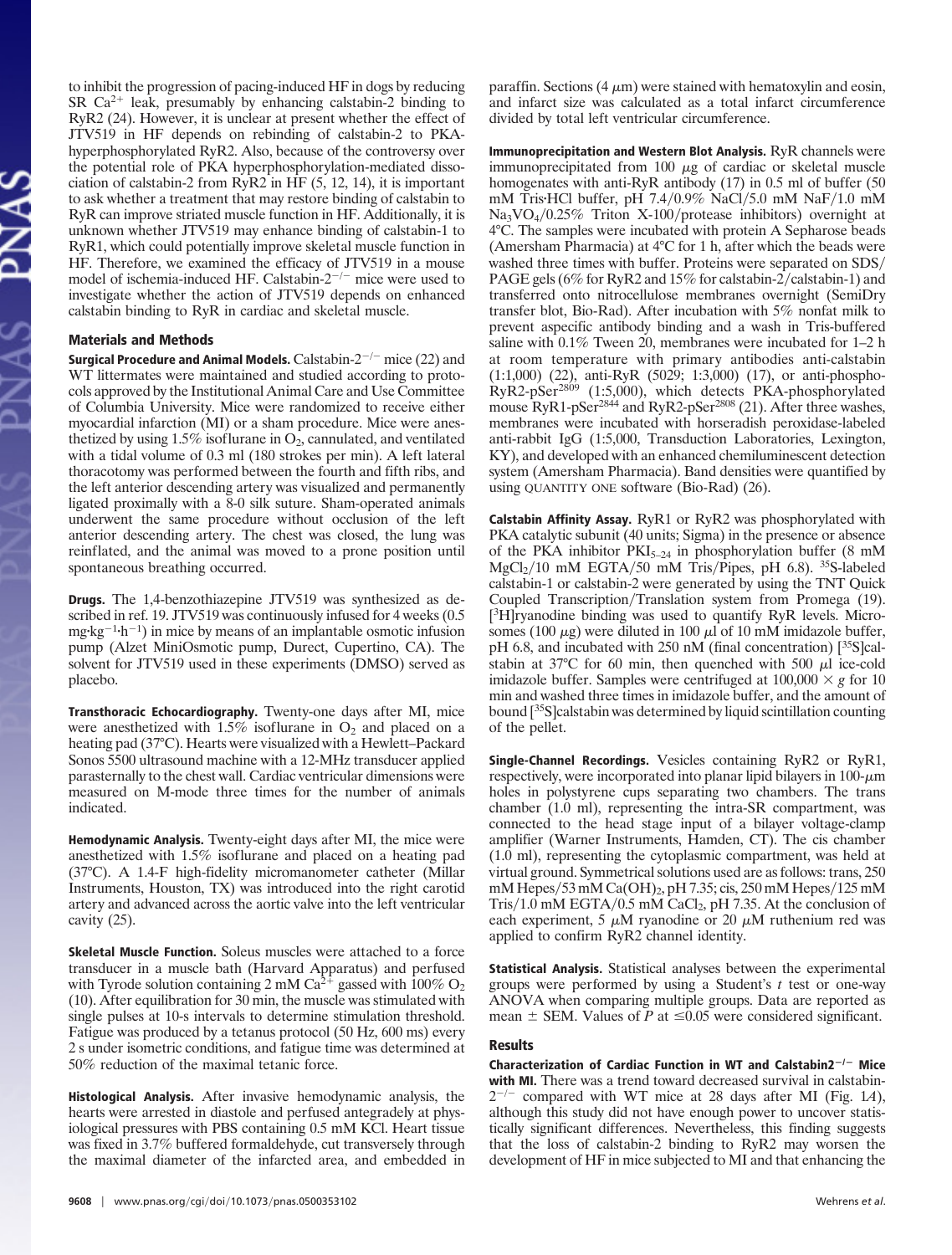

**Fig. 1.** Increased cardiac function and reverse remodeling in mice treated with JTV519 3 weeks after MI. (*A*) Kaplan–Meier survival curve for WT and calstabin-2<sup>-/-</sup> mice after permanent coronary artery ligation resulting in MI. (*B*) Quantification of M-mode echocardiograms showing improved ejection fraction (EF) in JTV519-treated WT mice compared with placebo.  $*$ ,  $P < 0.05$ . (*C* and *D*) Pressure–volume loop quantifications showing improved cardiac function in JTV519-treated WT compared with calstabin-2<sup>-/-</sup> mice. dP/dt<sub>max</sub>, slope of the maximum derivative of change in systolic pressure over time; Ped, end-systolic pressure; \*,  $P < 0.05$ .

binding of calstabin-2 to RyR2 may be therapeutic in HF. Indeed, cardiac function 21 days after MI was improved as evidenced by increased fractional shortening  $(+62%)$  and ejection fraction  $(+47%)$  in JTV519-treated WT mice compared with placebo (Fig. 1*A*and *B* and Table 1, which is published as supporting information on the PNAS web site). In contrast, JTV519 did not enhance cardiac function in calstabin- $2^{-/-}$  mice. Hemodynamic responses were assessed in WT and calstabin-2<sup>-/-</sup> mice 28 days after MI (Fig. 1 C and *D*). Treatment with JTV519 significantly ameliorated the maximal change in systolic pressure over time  $(dP/dt<sub>max</sub>)$  in JTV519-treated WT mice  $[6,826 \pm 735 \text{ mmHg/s} (1 \text{ mmHg} = 133$ Pa)] compared with calstabin-2<sup>-/-</sup> mice (5,726  $\pm$  314 mmHg/s; P < 0.05). Moreover, there was a significant decrease in heart weight (HW), HW divided by body weight, and HW divided by tibia length in JTV519-treated WT mice with MI compared with placebo (Table 1). However, JTV519 did not prevent cardiac hypertrophy and failure in calstabin- $2^{-/-}$  mice. Taken together, these data suggest that calstabin-2 may be required for the beneficial effects of JTV519 after MI.

Increased Calstabin-2 Binding to RyR2 in Hearts of JTV519-Treated Mice with MI Normalizes RyR2 Channel Function. We have previously shown that calstabin-2 stabilizes the RyR2 channel in the closed state (16, 22) and that PKA phosphorylation of RyR2 at Ser-2808 (Ser-2809 in humans) causes dissociation of calstabin-2 from the channel complex (7, 22). Compared with RyR2 channels from sham-operated mice, RyR2 were significantly PKA-hyperphosphorylated in mice with MI (Fig. 2 *A* and *B*). Treatment with JTV519 decreased the level of PKA phosphorylation in WT mice with MI (Fig. 2*B*), which is believed to be an indirect effect of improved cardiac function resulting in reduced sympathetic stimulation in this group of mice. Compared with channel complexes from shamoperated WT mice, RyR2 complexes from WT mice with MI were significantly more depleted of calstabin-2 (Fig. 2 *A* and *C*). Treatment with JTV519, however, increased the amount of calstabin-2 in



**Fig. 2.** Effect of JTV519 on calstabin-2 affinity to RyR2 in mice with HF. (*A*) Equivalent amounts of RyR2 were immunoprecipitated with an antibody against RyR2 (top blot). Representative immunoblots (*A*) and bar graphs (*B* and *C*) show the amount of PKA phosphorylation of RyR2 at Ser-2808 (*B*) and the amount of calstabin-2 (C) bound to RyR2 from WT or calstabin-2<sup>-/-</sup> mice treated with JTV519 or placebo. Animals were treated with JTV519 by implantable osmotic pumps (0.5 mg·kg<sup>-1</sup>·h<sup>-1</sup> for 28 days after MI).

the RyR2 macromolecular complex 28 days after MI in WT mice (Fig. 2 *A* and *C*).

We examined RyR2 single channels in the presence of low cytosolic Ca<sup>2+</sup> (150 nM) by using Ca<sup>2+</sup> as the charge carrier. These  $Ca<sup>2+</sup>$  concentrations mimic those in the heart during diastole, when the RyR2 channels should have a low open probability,  $P_0$  to prevent diastolic Ca<sup>2+</sup> leak from the SR (19). The  $P_0$  for RyR2 channels from WT mice subjected to MI treated with JTV519 were significantly reduced compared with those of channels from placebo-treated WT mice, consistent with increased amounts of calstabin-2 in the RyR2 channel complex (Fig. 3). In contrast, JTV519 treatment of calstabin-2<sup>-/-</sup> mice subjected to MI did not result in channels with a low *P*<sup>o</sup> during diastole (Fig. 3). The average  $P_0$  values were 0.48  $\pm$  0.08 for placebo-treated WT ( $n = 10$ ), 0.03  $\pm$ 0.02 for JTV519-treated WT  $(n = 8; P < 0.001)$  placebo versus JTV519), and  $0.45 \pm 0.10$  for JTV519-treated calstabin-2<sup>-/-</sup> mice  $(n = 7)$ . Consistent with previous studies showing subconductance states in RyR2 channels depleted from calstabin-2, we observed subconductance states in placebo-treated WT mice with HF (Fig. 3 *Top*). Because treatment with JTV519 resulted in calstabin-2 binding to RyR2, subconductance states were not observed in JTV519-treated WT mice (Fig. 3 *Middle*). The significant reduction in the RyR2  $P_0$  observed in JTV519-treated WT mice suggests that channel leak will not occur during diastole, consistent with the finding that cardiac contractility was improved.

Increased Calstabin-1 Binding to RyR1 in Skeletal Muscle of JTV519- Treated Mice with HF Is Associated with Improved Skeletal Muscle Function. We sought to determine whether RyR1 channels from skeletal muscle from mice with HF were PKA-hyperphosphorylated and depleted of calstabin-1, as we previously described for a pacing-induced canine model of HF and a rat model of HF (10). PKA phosphorylation of RyR1 from hind-limb skeletal muscle from mice 28 days after MI was assessed by using immunoprecipitation of RyR1 followed by Western blotting using a phosphoepitope-specific antibody that recognizes the PKA-phosphorylated Ser-2844 on mouse RyR1 (21). RyR1 from mice with HF after MI was PKA-hyperphosphorylated compared with RyR1 from shamoperated normal mice (Fig.  $4A$  and *B*): sham,  $1.0 \pm 0.1$ ; placebo-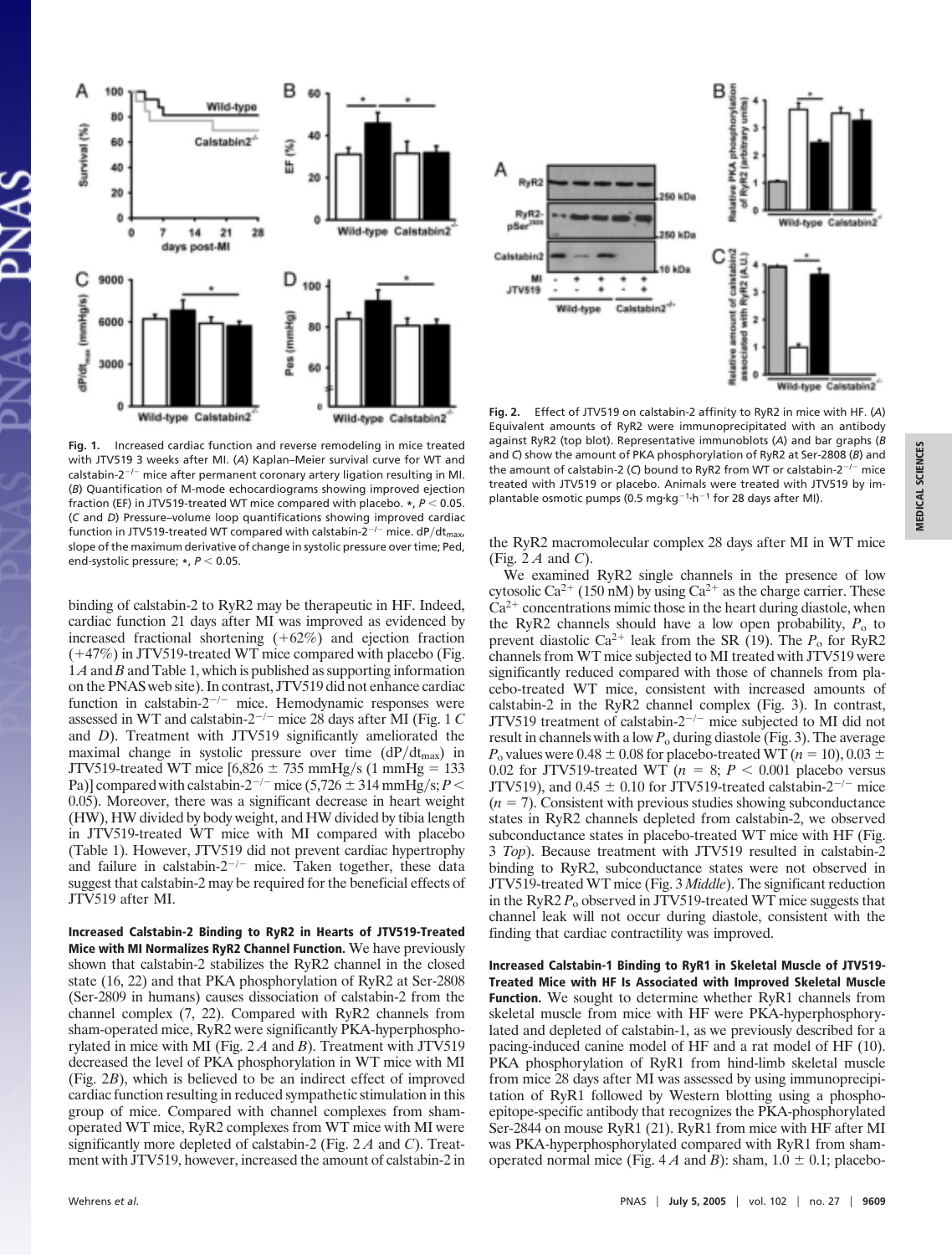

**Fig. 3.** Normalized RyR2 channel gating in JTV519-treated WT mice with HF. RyR2 channels isolated from hearts 28 days after MI showing normal (low) *P*<sup>o</sup> in WT mice treated with JTV519. Representative single-channel tracings are shown at 150 nM Ca<sup>2+</sup>. (*Left*) Channel openings are upward, the dash indicates the full level of channel opening (4 pA), the dotted lines indicate subconductance levels, and ''c'' indicates the closed state of the channels. (*Right*) For the amplitude histograms, amplitude is represented on the *x* axis and ''events'' indicates the number of channel openings.  $P_{\text{o}}$ ,  $T_{\text{o}}$ , and  $T_{\text{c}}$  values correspond to the representative tracings shown; average data for all channels were measured as indicated in the text.

treated WT mice with HF,  $2.5 \pm 0.1$  mol of phosphate transferred per mole of RyR1 channel (sham,  $n = 7$ ; HF,  $n = 7$ ;  $P < 0.05$ ). Thus, MI-induced cardiac dysfunction caused PKA hyperphosphorylation of RyR1 in skeletal muscle, in agreement with previous observations in dogs and rats (10).



**Fig. 4.** Increased calstabin-1 binding to RyR1 in soleus muscle after treatment with JTV519. (*A*) Equivalent amounts of RyR2 were immunoprecipitated with an antibody against RyR1 (top blot). Representative immunoblots (*A*) and bar graphs (*B* and *C*) show the amount of PKA phosphorylation of RyR1 at Ser-2844 (*B*) and the amount of calstabin-1 bound to RyR1 (*C*) from WT or calstabin-2<sup>-/-</sup> mice treated with JTV519 or placebo. Mice were treated with JTV519 by implantable osmotic pumps (0.5 mg·kg<sup>-1</sup>·h<sup>-1</sup> for 28 days after MI).



**Fig. 5.** Reduced fatigability and normalized RyR1 single-channel gating in HF mice treated with JTV519. (*A*) Soleus muscles from JTV519-treated WT mice with HF are more resistant to fatigue compared with placebo. Representative fatigue time tracing is shown for WT and calstabin-2 $^{-/-}$  mice treated with JTV519 or placebo. (*B*) Bar graph shows mean ( $\pm$ SEM) time to fatigue.  $*$ ,  $P$  < 0.05. (*C*) Representative RyR1 single-channel tracings are shown at 150 nM  $Ca<sup>2+</sup>$ . Treatment with JTV519 of mice with HF normalized RyR1 channel gating in skeletal muscle. (*Left*) Channel openings are upward, the dash indicates the full level of channel opening (4 pA), the dotted lines indicate subconductance levels, and ''c'' indicates the closed state of the channels. (*Right*) For the amplitude histograms, amplitude is represented on the *x* axis, and ''events'' indicates the number of channel openings.  $P_{\text{o}}$ ,  $T_{\text{o}}$ , and  $T_{\text{c}}$  values correspond to the representative tracings shown; average data for all channels were measured as indicated in the text.

By using coimmunoprecipitations (7), we found that there was a significant reduction ( $\approx$  4-fold) in the amount of calstabin-1 in the RyR1 macromolecular complex from HF skeletal muscle compared with sham-operated control mice (sham,  $n = 7$ ; HF,  $n = 7$ ;  $P < 0.05$ ) (Fig. 4A and C). The total amount of cellular calstabin-1 was not changed (data not shown). Thus, PKA hyperphosphorylation of RyR1 is associated with depletion of calstabin-1 from the RyR1 channel complex in HF skeletal muscle, analogous to the PKA hyperphosphorylation-induced depletion of calstabin-2 from RyR2 in failing hearts (7, 10).

We next sought to determine whether increased binding of calstabin-1 to RyR1 in JTV519-treated HF mice is associated with improved skeletal muscle function. In WT mice, the 50% fatigue time of soleus muscle was  $19.7 \pm 3.3$  s for placebo-treated mice compared with  $25.3 \pm 2.3$  s for JTV519-treated mice ( $P < 0.05$ ) (Fig. 5 *A* and *B*). Interestingly, in calstabin-2<sup>-/-</sup> mice, the fatigue time also significantly improved in JTV519-treated mice (28.6  $\pm$ 2.0 s) compared with placebo  $(20.0 \pm 4.0 \text{ s})$  (Fig. 5 *A* and *B*). JTV519 did not improve cardiac function in calstabin- $2^{-/-}$  mice with HF, which suggests that JTV519 has a beneficial effect on skeletal muscle function in HF, independent from potential beneficial effects on the heart itself.

The  $P_0$  values for single RyR1 channels isolated from soleus muscle from WT mice subjected to MI treated with JTV519 were significantly reduced  $(0.008 \pm 0.003)$  compared with those of channels from placebo-treated WT mice  $(0.35 \pm 0.05; P \le 0.05)$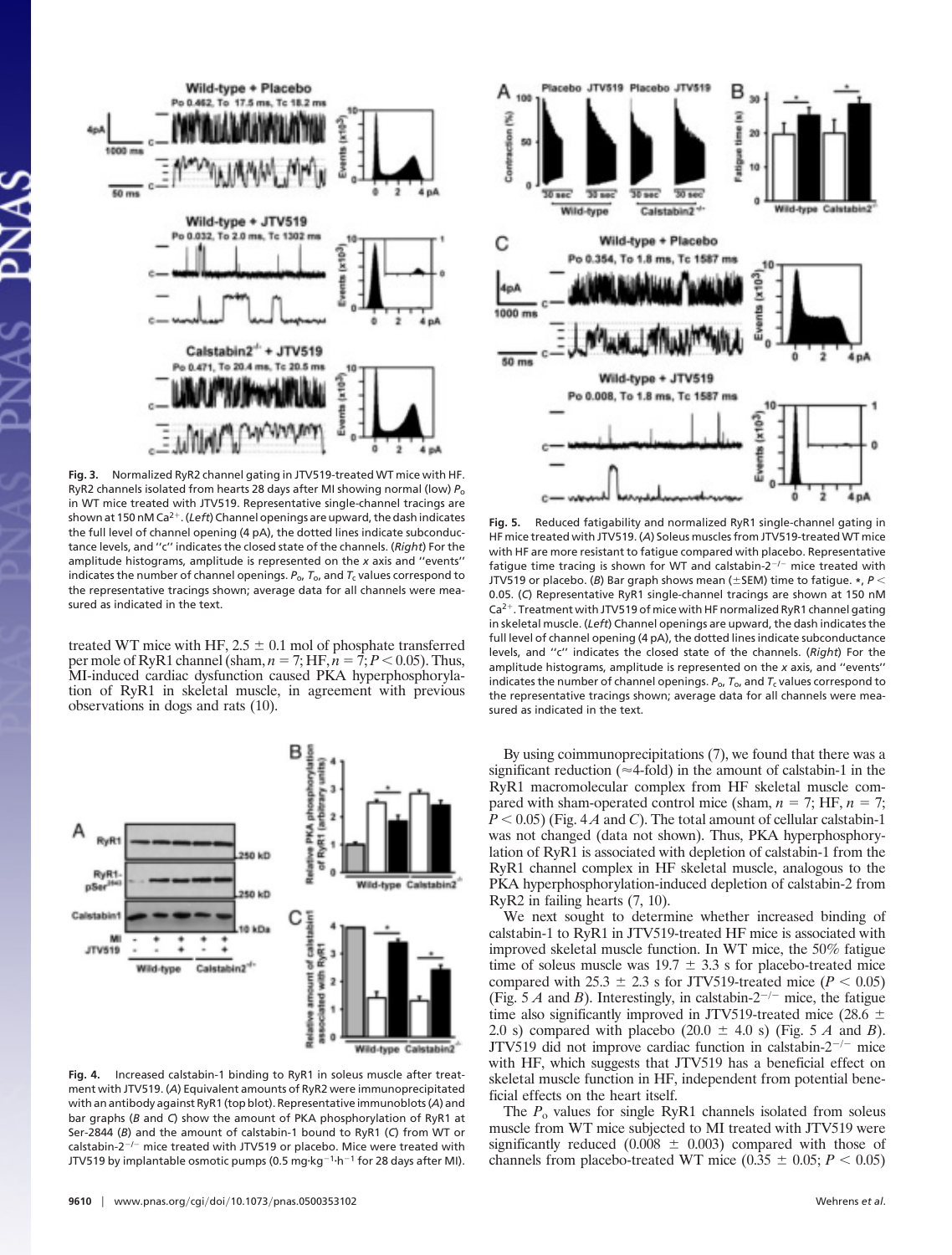(Fig. 5*C*). These observations are consistent with increased amounts of calstabin-1 in the RyR1 channel complex in JTV519 treated HF mice (Fig. 4). Moreover, JTV519 treatment of calstabin- $2^{-/-}$  mice subjected to MI also resulted in channels with a low  $P_0$ during diastole (data not shown).

JTV519 Increases the Calstabin-1 Binding Affinity to RyR1. To further examine the mechanisms by which JTV519 improves skeletal muscle function in HF (10, 27), we simulated the HF conditions by using PKA phosphorylation of membrane preparations of mouse skeletal muscle containing RyR1 channels. PKA-phosphorylated RyR1 channels were incubated with 250 nM calstabin-1 in the presence of various concentrations of JTV519. Incubation of PKAphosphorylated RyR1 channels and calstabin-1 with  $\geq 50$  nM of JTV519 induced binding of calstabin-1 to RyR1 (Fig. 6, which is published as supporting information on the PNAS web site). Identical experiments were performed by using membrane preparations of mouse myocardium containing RyR2 channels. Similar to the effects of JTV519 on calstabin-1-RyR1 binding, incubation of PKA-phosphorylated RyR2 channels and calstabin-2 with  $\geq$ 50 nM of JTV519 induced binding of calstabin-2 to RyR2.

We have previously shown that the affinity of calstabin-2 for PKA-phosphorylated RyR2 channels is significantly increased by the addition of JTV519 (19). The dissociation constants  $(K_d$  values) for calstabin-1 binding to nonphosphorylated or PKA-phosphorylated mouse skeletal muscle RyR1 channels were as follows: 93.8 4.0 nM for RyR1 plus PKA and PKI<sub>5–24</sub> (PKA inhibitor); 1,068.5  $\pm$ 77.5 nM for RyR1 plus PKA; and  $110.3 \pm 1.8$  nM for RyR1 plus PKA and JTV519 (each  $n = 3$ ;  $P < 0.05$ ) (Fig. 6*B*, which is published as supporting information on the PNAS web site). These results are similar for mouse cardiac RyR2 channels;  $K_d$  values for calstabin-2 binding were 116.6  $\pm$  5.4 nM for RyR2 plus PKA and PKI<sub>5–24</sub>;  $1,583.1 \pm 95.2$  nM for RyR2 plus PKA; and  $125.1 \pm 5.5$  nM for RyR2 plus PKA and JTV519 (each  $n = 3$ ;  $P < 0.05$ ).

#### **Discussion**

The present study shows that the 1,4-benzothiazepine derivative JTV519 normalizes macromolecular complex composition and function of RyR channels in cardiac and skeletal muscle of mice with ischemia-induced HF. In calstabin- $2^{-/-}$  mice, JTV519 restored skeletal muscle function (for which calstabin-1 is required) but not cardiac muscle function, indicating that the therapeutic effect of the drug requires binding of calstabins to RyR. Our data suggest that JTV519 may improve cardiac and skeletal muscle function by reversing a maladaptive defect in intracellular  $Ca^{2+}$  signaling in HF. These studies are particularly significant considering that major symptoms in HF are caused by skeletal muscle dysfunction (shortness of breath due to diaphragmatic weakness and exercise intolerance due to skeletal muscle fatigue). Previous therapeutic approaches have targeted the cardiovascular system but not the skeletal muscle system. The present study raises the potential of a therapeutic target, RyR channels, that may be involved in defective function of cardiac and skeletal muscles. In addition, RyR is a therapeutic target that is involved in arrhythmogenesis (19). Therefore, the approach of preventing SR  $Ca^{2+}$  leak from the SR in cardiac and skeletal muscles may address the functional defects of both forms of striated muscle as well as inhibit arrhythmias.

RyR channels play an important physiological role in striated muscles, where they are required for SR  $Ca^{2+}$  release, which activates muscle contraction. The fight or flight response is an evolutionarily conserved stress pathway that involves activation of the sympathetic nervous system, leading to  $\beta$ -adrenergic stimulation of muscle. Binding of catecholamines to  $\beta$ -adrenergic receptors activates adenylyl cyclase by means of G proteins and increases the intracellular levels of the second messenger cAMP, which activates PKA. Previous studies have demonstrated that PKA phosphorylation activates mouse RyR2 channels by phosphorylation of Ser-2808

(7) and RyR1 channels by phosphorylation of Ser-2844 (10, 28). PKA phosphorylation of RyR2 causes dissociation of calstabin-2 from the channel (7). Accordingly, PKA phosphorylation of RyR1 dissociates calstabin-1 from the RyR channel complex (10).

A common feature of human HF and of many animal models of HF is a hyperadrenergic state, and elevated levels of circulating catecholamines correlate with increased mortality in HF patients (29). Chronic over-activity of the sympathetic nervous system in HF leads to PKA hyperphosphorylation of RyR2 (7, 9) and RyR1 in skeletal muscle (10). PKA hyperphosphorylation of RyR2 or RyR1 is associated with the depletion of the channel-stabilizing protein calstabin-2 or calstabin-1 in the channel complex, respectively (7, 10). RyR channels that are depleted of calstabin exhibit increased sensitivity to Ca<sup>2+</sup>-induced activation and diastolic SR Ca<sup>2+</sup> leak (7, 22). Diastolic SR Ca<sup>2+</sup> leak along with reduced SR Ca<sup>2+</sup> uptake due to down-regulation of SERCA2a could contribute to SR  $Ca^{2+}$ depletion that may explain the decreased contractility observed in failing hearts associated with reduced amplitude and slowed decay of the intracellular  $Ca^{2+}$  transient (30).

Previous studies have shown PKA hyperphosphorylation and reduced calstabin-2 binding to RyR2 in HF (7, 9, 21, 31). Other studies showed that calstabin- $2^{-/-}$  mice and patients with mutations in RyR2, which decrease calstabin-2 affinity for RyR2, develop exercise-induced arrhythmias (22). These data may raise the important question why calstabin- $2^{-/-}$  mice do not develop HF. It is well known that HF is a complex disease that involves changes in multiple signals in the body, including chronic activation of the sympathetic nervous system, which stresses many organs. Among the most prominent changes in HF, in addition to leaky RyR2, is down-regulation of the SR  $Ca^{2+}$  pump (SERCA2a), which conspires with leaky RyR2 to deplete the SR  $\left[\text{Ca}^{2+}\right]$  (32). The fact that catecholaminergic polymorphic ventricular tachycardia patients (who have mutations in RyR2 that reduce the binding affinity of calstabin-2 to the channel) and calstabin- $2^{-/-}$  mice do not exhibit HF suggests that RyR2 leak, by itself, may cause lethal cardiac arrhythmias, but not HF. The phenotype of calstabin- $2^{-/-}$  mice and catecholaminergic polymorphic ventricular tachycardia patients, combined with the results of the present study, suggest the following: (*i*) Leaky RyR2 by themselves can cause fatal cardiac arrhythmias not HF and (*ii*), combined with other cellular defects, including decreased SERCA2a activity, leaky RyR2 can promote the development of HF. The basis for the latter conclusion is that fixing the leak in RyR2 with JTV519 can improve HF. Thus, our model proposes that the diastolic RyR2  $Ca^{2+}$  leak, in addition to causing lethal cardiac arrhythmias, contributes, along with many other changes, to cardiac dysfunction and HF progression. Diastolic  $Ca^{2+}$ leak through RyR2, which represents a maladaptive response due to chronic sympathetic nervous system activation, is a therapeutic target for a new class of drugs known as calcium channel stabilizers.

The fact that JTV519 did not improve cardiac function in calstabin- $2^{-/-}$  mice suggests that the therapeutic effect of JTV519 in HF depends on calstabin-2 binding to RyR2. In addition to enhancing calstabin binding to RyR, the 1,4-benzothiazepine derivative, JTV519, has been shown to inhibit annexin-V-dependent  $Ca^{2+}$  influx and to block voltage-gated Na<sup>+</sup>, K<sup>+</sup>, and  $Ca^{2+}$  channels (33, 34). Because none of these other known targets of JTV519 have been associated with therapeutic benefit in the treatment of HF, it is unlikely that these off-target activities of JTV519 are responsible for the beneficial effects of the drug in HF. However, we cannot exclude the possibility that JTV519 has another calstabin-2 dependent target that accounts for the beneficial effects observed in HF and exercise-induced cardiac arrhythmias (although there are no known calstabin-2-regulated proteins that could explain such an effect). The effectiveness of JTV519 is not limited to ischemiainduced HF, because this drug also induced reverse remodeling and decreased SR  $Ca^{2+}$  leak in a pacing-induced canine model of HF (24, 35). JTV519 may exert additional therapeutic effects in failing hearts. We have recently demonstrated that depletion of calstabin-2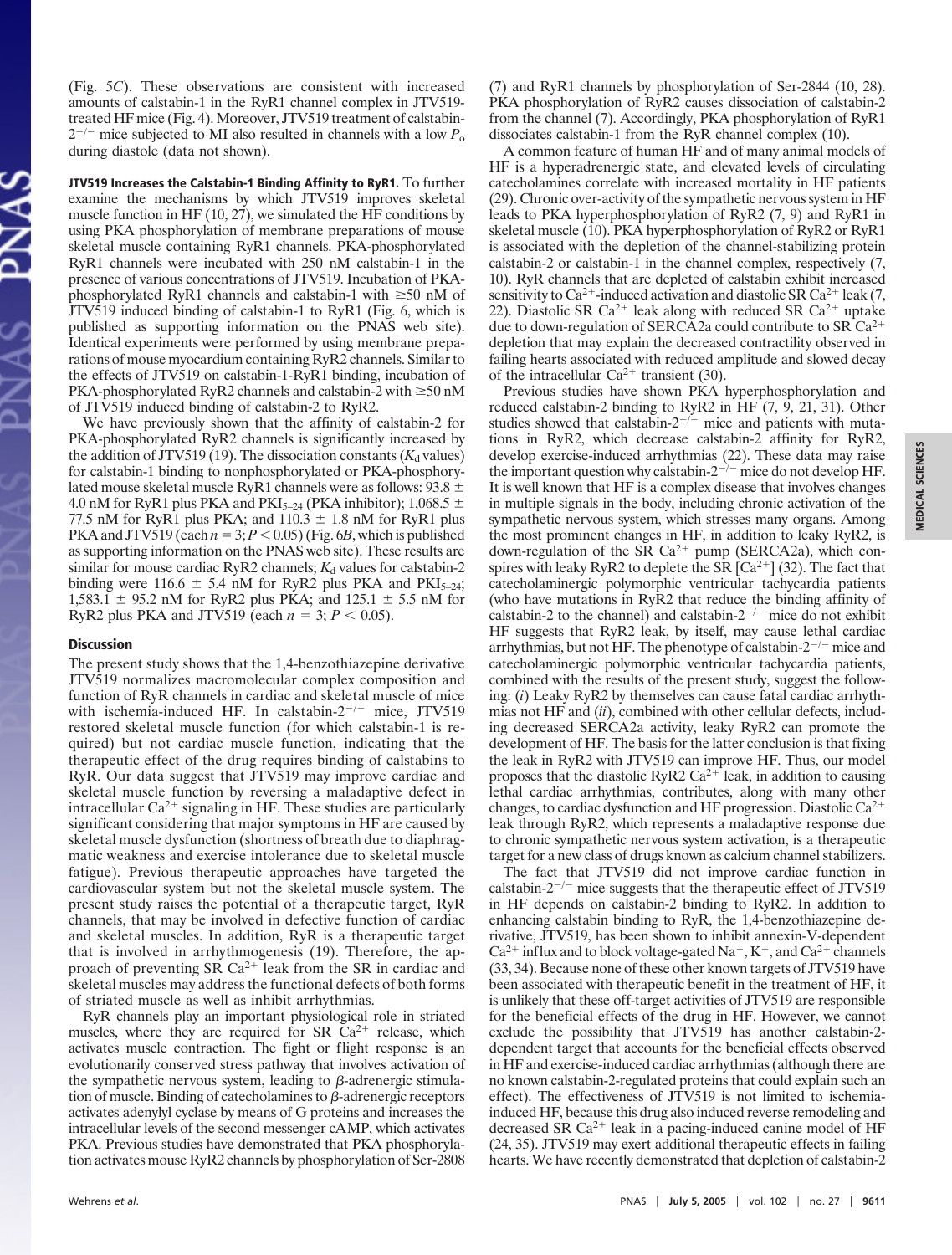from the RyR2 macromolecular complex, which is associated with increased RyR2  $P_0$ , ventricular tachycardias, and sudden cardiac death in calstabin- $2^{+/-}$  haploinsufficient mice, could be reversed by treatment with JTV519 (19, 22). This finding is of particular interest considering that  $\approx$  50% of patients with HF die suddenly because of cardiac arrhythmias (23). Moreover, patients with inherited mutations in RyR2 that decrease the affinity of the channel for calstabin-2 also develop triggered arrhythmias and sudden cardiac death (22, 36). Therefore, JTV519 may provide a specific way to treat contractile dysfunction and cardiac arrhythmias in patients with HF (19, 36).

Exercise intolerance and skeletal muscle weakness are major limiting symptoms in humans with chronic HF, and the existence of an intrinsic skeletal muscle defect has been suggested in patients with HF (37). Indeed, observed changes in skeletal muscle cells in HF include a decrease in oxidative enzymes, a shift from slowtwitch to fast-twitch fibers  $(38)$ , and impaired  $O<sub>2</sub>$  utilization  $(39)$ . In several cases, alterations in SR  $Ca^{2+}$  handling have been documented in skeletal muscle from experimental HF models (40, 41). Skeletal muscle  $Ca^{2+}$  transients in animals with HF typically exhibit reduced amplitude and a prolonged relaxation, consistent with altered expression levels of SERCA (41). However, these subtle changes of muscle protein levels often do not correlate well with the more extensive functional changes observed in muscles from HF subjects.

We have proposed that defects in SR  $Ca^{2+}$  release channel function may provide a mechanism that could contribute to the impaired skeletal muscle function in HF (10). Studies from our laboratory have demonstrated defective function of RyR1 channels in HF skeletal muscle, which were analogous to those found in RyR2 channels in failing myocardium: PKA hyperphosphorylation

- 1. Hunt, S. A., Baker, D. W., Chin, M. H., Cinquegrani, M. P., Feldman, A. M., Francis, G. S., Ganiats, T. G., Goldstein, S., Gregoratos, G., Jessup, M. L., *et al*. (2001) *J. Am. Coll. Cardiol.* **38,** 2101–2113.
- 2. McKenzie, D. B. & Cowley, A. J. (2003) *Postgrad. Med. J.* **79,** 634–642.
- 3. Kramer, R. S., Mason, D. T. & Braunwald, E. (1968) *Circulation* **38,** 629–634.
- 4. Harrington, D. & Coats, A. J. (1997) *Curr. Opin. Cardiol.* **12,** 224–232.
- 5. Bers, D. M., Eisner, D. A. & Valdivia, H. H. (2003) *Circ. Res.* **93,** 487–490.
- 6. Piacentino, V., III, Weber, C. R., Chen, X., Weisser-Thomas, J., Margulies, K. B., Bers, D. M. & Houser, S. R. (2003) *Circ. Res.* **92,** 651–658.
- 7. Marx, S. O., Reiken, S., Hisamatsu, Y., Jayaraman, T., Burkhoff, D., Rosemblit, N. & Marks, A. R. (2000) *Cell* **101,** 365–376.
- 8. Pogwizd, S. M. & Bers, D. M. (2002) *Ann. N. Y. Acad. Sci.* **976,** 454–465.
- 9. Yano, M., Ono, K., Ohkusa, T., Suetsugu, M., Kohno, M., Hisaoka, T., Kobayashi, S., Hisamatsu, Y., Yamamoto, T., Noguchi, N., *et al*. (2000) *Circulation* **102,** 2131–2136.
- 10. Reiken, S., Lacampagne, A., Zhou, H., Kherani, A., Lehnart, S. E., Ward, C., Huang, F., Gaburjakova, M., Gaburjakova, J., Rosemblit, N., *et al*. (2003) *J. Cell Biol.* **160,** 919–928.
- 11. Shannon, T. R., Pogwizd, S. M. & Bers, D. M. (2003) *Circ. Res.* **93,** 592–594. 12. Jiang, M. T., Lokuta, A. J., Farrell, E. F., Wolff, M. R., Haworth, R. A. &
- Valdivia, H. H. (2002) *Circ. Res.* **91,** 1015–1022.
- 13. Eisner, D. A. & Trafford, A. W. (2002) *Circ. Res.* **91,** 979–981.
- 14. Xiao, B., Sutherland, C., Walsh, M. P. & Chen, S. R. (2004) *Circ. Res.* **94,** 487–495.
- 15. Fill, M. & Copello, J. A. (2002) *Physiol. Rev.* **82,** 893–922.
- 16. Kaftan, E., Marks, A. R. & Ehrlich, B. E. (1996) *Circ. Res.* **78,** 990–997.
- 17. Jayaraman, T., Brillantes, A. M., Timerman, A. P., Erdjument-Bromage, H., Fleischer, S., Tempst, P. & Marks, A. R. (1992) *J. Biol. Chem.* **267,** 9474–9477.
- 18. Wehrens, X. H. & Marks, A. R. (2003) *Trends Biochem. Sci.* **28,** 671–678.
- 19. Wehrens, X. H., Lehnart, S. E., Reiken, S. R., Deng, S. X., Vest, J. A., Cervantes, D., Coromilas, J., Landry, D. W. & Marks, A. R. (2004) *Science* **304,** 292–296.
- 20. Brillantes, A. B., Ondrias, K., Scott, A., Kobrinsky, E., Ondriasova, E., Moschella, M. C., Jayaraman, T., Landers, M., Ehrlich, B. E. & Marks, A. R. (1994) *Cell* **77,** 513–523.
- 21. Reiken, S., Wehrens, X. H., Vest, J. A., Barbone, A., Klotz, S., Mancini, D., Burkhoff, D. & Marks, A. R. (2003) *Circulation* **107,** 2459–2466.
- 22. Wehrens, X. H., Lehnart, S. E., Huang, F., Vest, J. A., Reiken, S. R., Mohler, P. J., Sun, J., Guatimosim, S., Song, L. S., Rosemblit, N., *et al*. (2003) *Cell* **113,** 829–840.
- 23. Zipes, D. P. & Wellens, H. J. J. (1998) *Circ* **98,** 2334–2351.

of RyR1 and depletion of calstabin-1 (10, 27). These findings suggest that defects in RyR1 function could alter intracellular  $Ca^{2+}$ handling and contribute to early fatigue in HF skeletal muscle (40). The present study shows that fixing the defect in RyR1 results in improved performance of HF skeletal muscle, providing important support for the model in which defective regulation of RyR1 plays a role in HF symptoms, including shortness of breath and reduced exercise tolerance. The finding that skeletal muscle fatigability was improved in the calstabin- $2^{-/-}$  mice, in which cardiac function was not enhanced by JTV519, highlights the unique and independent pharmacological effects of JTV519 on skeletal and cardiac muscle function in HF (calstabin-1, which stabilizes the closed state of the skeletal RyR1, is not affected in calstabin- $2^{-/-}$  mice). Future studies will be required to assess whether increased calstabin-1 binding to RyR1 in mice with HF also improves exercise tolerance.

In conclusion, the present study provides a mechanism for treating ischemia-induced HF that targets RyR channels in cardiac and skeletal muscles. The approach is based on enhancing the binding of the stabilizing protein calstabin to the PKAhyperphosphorylated RyR channel and provides strong evidence in support of the RyR leak hypothesis as a contributor to the pathogenesis of HF. Moreover, the present study establishes that the mechanism of action of JTV519 in HF involves calstabin binding to RyR. Increased calstabin-1 binding to RyR1 may represent a method to treat skeletal muscle dysfunction in HF.

X.H.T.W. is a recipient of the Glorney–Raisbeck Fellowship in Cardiovascular Diseases of the New York Academy of Medicine. S.E.L. is supported by an American Heart Association Scientist Development grant. This work was supported by grants from the National Institutes of Health (to A.R.M.). A.R.M. is the Doris Duke Charitable Foundation Distinguished Clinical Scientist.

- 24. Yano, M., Kobayashi, S., Kohno, M., Doi, M., Tokuhisa, T., Okuda, S., Suetsugu, M., Hisaoka, T., Obayashi, M., Ohkusa, T. & Matsuzaki, M. (2003) *Circulation* **107,** 477–484.
- 25. van Rooij, E., Doevendans, P. A., Crijns, H. J., Heeneman, S., Lips, D. J., van Bilsen, M., Williams, R. S., Olson, E. N., Bassel-Duby, R., Rothermel, B. A. & De Windt, L. J. (2004) *Circ. Res.* **94,** e18–e26.
- 26. Reiken, S., Gaburjakova, M., Guatimosim, S., Gomez, A. M., D'Armiento, J., Burkhoff, D., Wang, J., Vassort, G., Lederer, W. J. & Marks, A. R. (2003) *J. Biol. Chem.* **278,** 444–453.
- 27. Ward, C. W., Reiken, S., Marks, A. R., Marty, I., Vassort, G. & Lacampagne, A. (2003) *FASEB J.* **17,** 1517–1519.
- 28. Suko, J., Maurer-Fogy, I., Plank, B., Bertel, O., Wyskovsky, W., Hohenegger, M. & Hellmann, G. (1993) *Biochim. Biophys. Acta* **1175,** 193–206.
- 29. Cohn, J. N., Levine, T. B., Olivari, M. T., Garberg, V., Lura, D., Francis, G. S., Simon, A. B. & Rector, T. (1984) *N. Engl. J. Med.* **311,** 819–823.
- 30. Beuckelmann, D. J., Nabauer, M. & Erdmann, E. (1992) *Circulation* **85,** 1046–1055.
- 31. Ono, K., Yano, M., Ohkusa, T., Kohno, M., Hisaoka, T., Tanigawa, T., Kobayashi, S. & Matsuzaki, M. (2000) *Cardiovasc. Res.* **48,** 323–331.
- 32. Hasenfuss, G., Reinecke, H., Studer, R., Meyer, M., Pieske, B., Holtz, J., Holubarsch, C., Posival, H., Just, H. & Drexler, H. (1994) *Circ. Res.* **75,** 434–442.
- 33. Kiriyama, K., Kiyosue, T., Wang, J. C., Dohi, K. & Arita, M. (2000) *Naunyn-Schmiedeberg's Arch. Pharmacol.* **361,** 646–653.
- 34. Inagaki, K., Kihara, Y., Izumi, T. & Sasayama, S. (2000) *Cardiovasc. Drugs Ther.* **14,** 489–495.
- 35. Kohno, M., Yano, M., Kobayashi, S., Doi, M., Oda, T., Tokuhisa, T., Okuda, S., Ohkusa, T. & Matsuzaki, M. (2003) *Am. J. Physiol.* **284,** H1035–H1042.
- 36. Lehnart, S. E., Wehrens, X. H. T., Laitinen, P. J., Reiken, S. R., Deng, S. X., Chen, Z., Landry, D. W., Kontula, K., Swan, H. & Marks, A. R. (2004) *Circulation*, r113–r119.
- 37. Minotti, J. R., Christoph, I., Oka, R., Weiner, M. W., Wells, L. & Massie, B. M. (1991) *J. Clin. Invest.* **88,** 2077–2082.
- 38. Mancini, D. M., Coyle, E., Coggan, A., Beltz, J., Ferraro, N., Montain, S. & Wilson, J. R. (1989) *Circulation* **80,** 1338–1346.
- 39. Bernocchi, P., Cargnoni, A., Vescovo, G., Dalla Libera, L., Parrinello, G., Boraso, A., Ceconi, C. & Ferrari, R. (2003) *Basic Res. Cardiol.* **98,** 114–123.
- 40. Lunde, P. K., Dahlstedt, A. J., Bruton, J. D., Lannergren, J., Thoren, P., Sejersted, O. M. & Westerblad, H. (2001) *Circ. Res.* **88,** 1299–1305.
- 41. Peters, D. G., Mitchell, H. L., McCune, S. A., Park, S., Williams, J. H. & Kandarian, S. C. (1997) *Circ. Res.* **81,** 703–710.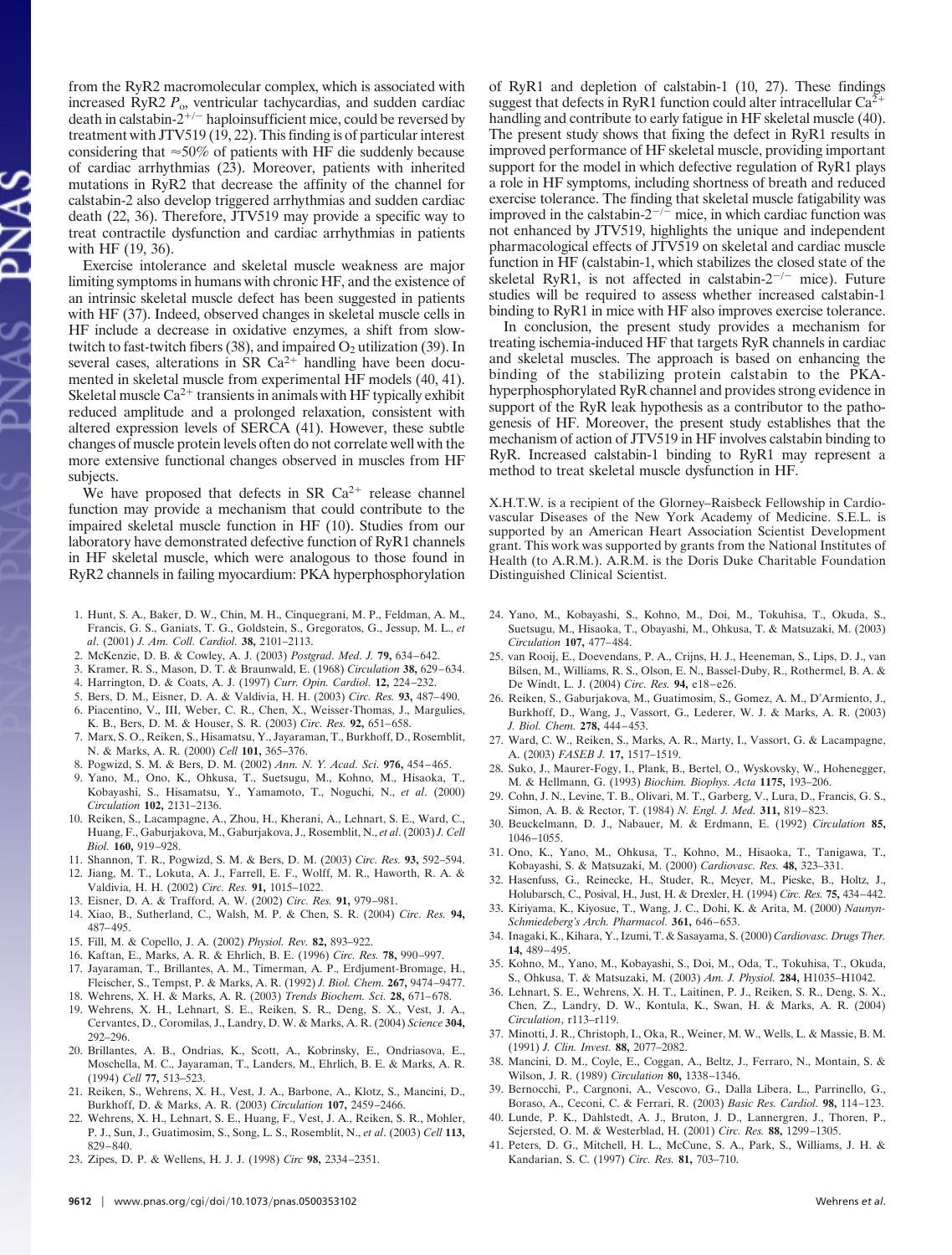|                         | Wild-type       |                 |                       |                 | Calstabin- $2^{-/-}$ |                 |                       |                 |
|-------------------------|-----------------|-----------------|-----------------------|-----------------|----------------------|-----------------|-----------------------|-----------------|
|                         | Sham            |                 | Myocardial infarction |                 | Sham                 |                 | Myocardial infarction |                 |
|                         | Placebo         | <b>JTV519</b>   | Placebo               | <b>JTV519</b>   | Placebo              | <b>JTV519</b>   | Placebo               | <b>JTV519</b>   |
| <b>Biometric values</b> |                 |                 |                       |                 |                      |                 |                       |                 |
| Mice studied, n         | 10              | 8               | 16                    | 13              | 9                    | 10              | 11                    | 16              |
| Survival, %             | 100%            | 100%            | 81%                   | 85%             | 100%                 | 100%            | 64%                   | 44%             |
| Body weight, g          | $26.4 \pm 1.7$  | $25.1 \pm 0.4$  | $27.4 \pm 0.9$        | $28.2 \pm 0.5$  | $26.1 \pm 1.7$       | $25.0 + 0.6$    | $23.7 \pm 1.0$        | $26.3 \pm 1.4$  |
| $HW/BW$ , mg/g          | $5.2 \pm 0.3$   | $5.3 + 0.2$     | $9.0 + 0.6$           | $7.7 \pm 0.4*$  | $5.4 \pm 0.3$        | $5.3 \pm 0.2$   | $9.2 \pm 0.8$         | $9.0 + 0.6$     |
| $HW/TL$ , mg/mm         | $7.2 \pm 0.8$   | $6.9 \pm 0.2$   | $13.5 \pm 1.0$        | 11.6±0.7*       | $6.9 + 0.1$          | $6.9 + 0.3$     | $12.3 \pm 0.9$        | $12.2 \pm 1.0$  |
| Infarct size            | $\mathbf 0$     | 0               | $39.0 \pm 1.9$        | $40.7 \pm 3.7$  | $\mathbf 0$          | 0               | $41.8 + 4.7$          | $46.4 \pm 5.1$  |
| Echocardiography        |                 |                 |                       |                 |                      |                 |                       |                 |
| $LVPW, \mu m$           | 76±2.7          | $74 + 2.8$      | 76.9 <sup>+2.3</sup>  | 76±2.3          | $73+2.3$             | 71±2.3          | 76±3.1                | 73±2.9          |
| EDD, mm                 | $0.37 \pm 0.02$ | $0.36 \pm 0.01$ | $0.56 \pm 0.02$       | $0.54 \pm 0.03$ | $0.35 \pm 0.01$      | $0.36 \pm 0.02$ | $0.51 \pm 0.03$       | $0.50 \pm 0.02$ |
| ESD, mm                 | $0.28 \pm 0.02$ | $0.26 \pm 0.01$ | $0.46 \pm 0.04$       | $0.47 \pm 0.03$ | $0.24 \pm 0.01$      | $0.24 \pm 0.01$ | $0.44 \pm 0.03$       | $0.45 \pm 0.02$ |
| EF, %                   | $63.3 \pm 3.1$  | 66.7±4.9        | $31.1 \pm 3.1$        | 45.8±5.1*       | $69.1 \pm 3.1$       | 68.6±2.8        | $31.5 \pm 5.7$        | $31.9 \pm 3.1$  |
| FS, %                   | $29.8 \pm 2.2$  | $32.2 \pm 3.7$  | $12.5 \pm 1.3$        | 20.2±2.9*       | $30.5 \pm 5.0$       | $33.3 \pm 2.0$  | $12.9 \pm 2.8$        | $12.8 + 1.5$    |
| $EDV, \mu I$            | $0.12 \pm 0.01$ | $0.10 \pm 0.01$ | $0.41 \pm 0.04$       | $0.36 \pm 0.05$ | $0.09 \pm 0.01$      | $0.11 \pm 0.01$ | $0.32 \pm 0.08$       | $0.32 \pm 0.03$ |
| Hemodynamic data        |                 |                 |                       |                 |                      |                 |                       |                 |
| MAP, mmHg               | 75.9±6.4        | $70.2 \pm 3.4$  | $67.1 \pm 2.7$        | $68.5 \pm 3.4$  | $76.3 + 5.1$         | 72.8±4.7        | 67.9±4.7              | $68.2 + 4.7$    |
| $HR, min^{-1}$          | 480±13          | $477 + 12$      | $493 + 24$            | 458±33          | 460 <sup>+9</sup>    | 465±14          | 471±28                | 457±21          |
| ESP, mmHg               | $94.8 \pm 2.7$  | $93.9 \pm 1.5$  | 84.0±3.1              | 92.7±5.4*       | 101±3.4              | $94.8 \pm 2.2$  | $83.2 + 4.0$          | 79.0±3.2        |
| dP/dt(max)              | 8005±284        | 8878±350        | 6215±309              | 6826±735        | 8515±473             | 8030±322        | 5907±446              | 5726±314        |
| dP/dt(min)              | $-6530±419$     | $-7371\pm266$   | $-5249\pm353$         | $-5810±649$     | $-7506 \pm 382$      | $-7068 + 407$   | $-4878 + 301$         | $-4481 \pm 327$ |
|                         |                 |                 |                       |                 |                      |                 |                       |                 |

## **Table 1. Mean and SEM for each genotype, operative, and treatment group**

Data are presented as mean ± SEM. HW, heart weight; BW, body weight; TL, tibia length; LVPW, left ventricular posterior wall thickness; EDD, end-diastolic diameter; ESD, end-systolic diameter; EF, ejection fraction; FS, fractional shortening; EDV, end-diastolic volume; MAP, mean arterial blood pressure; HR, heart rate; ESP, end-systolic pressure.

\**P* < 0.05 placebo versus JTV519.